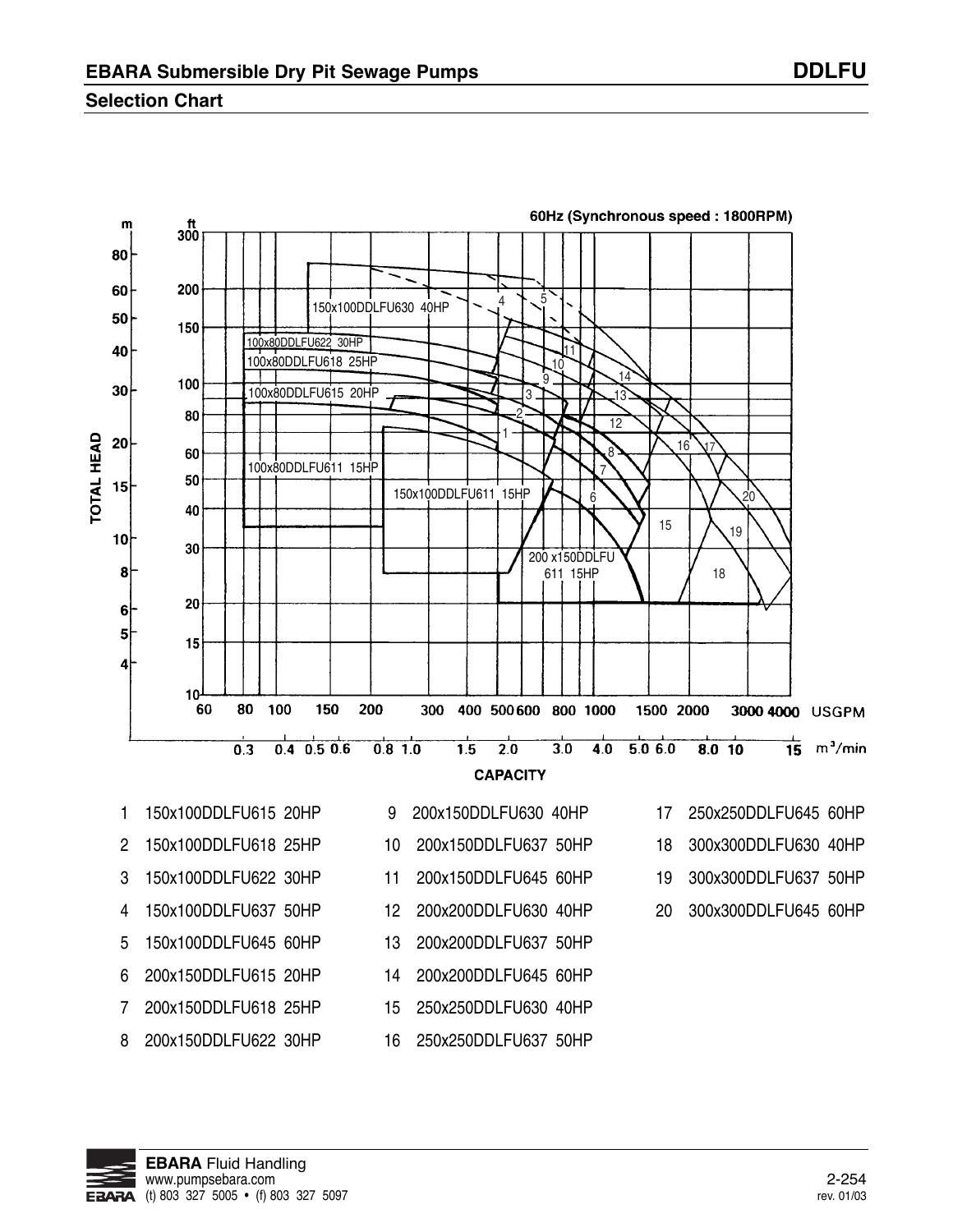**100x80DDLF611 (15HP) Synchronous Speed: 1800 RPM 4 inch suction 3 inch Discharge**

90 Max. Dia. 172.4/263mm Curve No: DLM-C610-9203 Solid Dia 3" 80 70 70 Min. Dia. 151.4/242mm 60 Total Head (Ft) Efficiency (%) 60  $\mathcal{L}^{(1)}$ 50  $\overline{\cdots}$ 50  $\mathcal{S}^{\star}$ 40 **EFFICIENCY**  $\mathcal{L}$ 40 Brake Horsepower (BHP) Brake Horsepower (BHP) 30  $\mathcal{L}$ 30 20 20 BHP 15 10 10 10 5 0 0 0 0 100 200 300 400 500 600 700 800 Capacity USGPM







Project: GPM: TDH: EFF: HP: Chk'd: Date: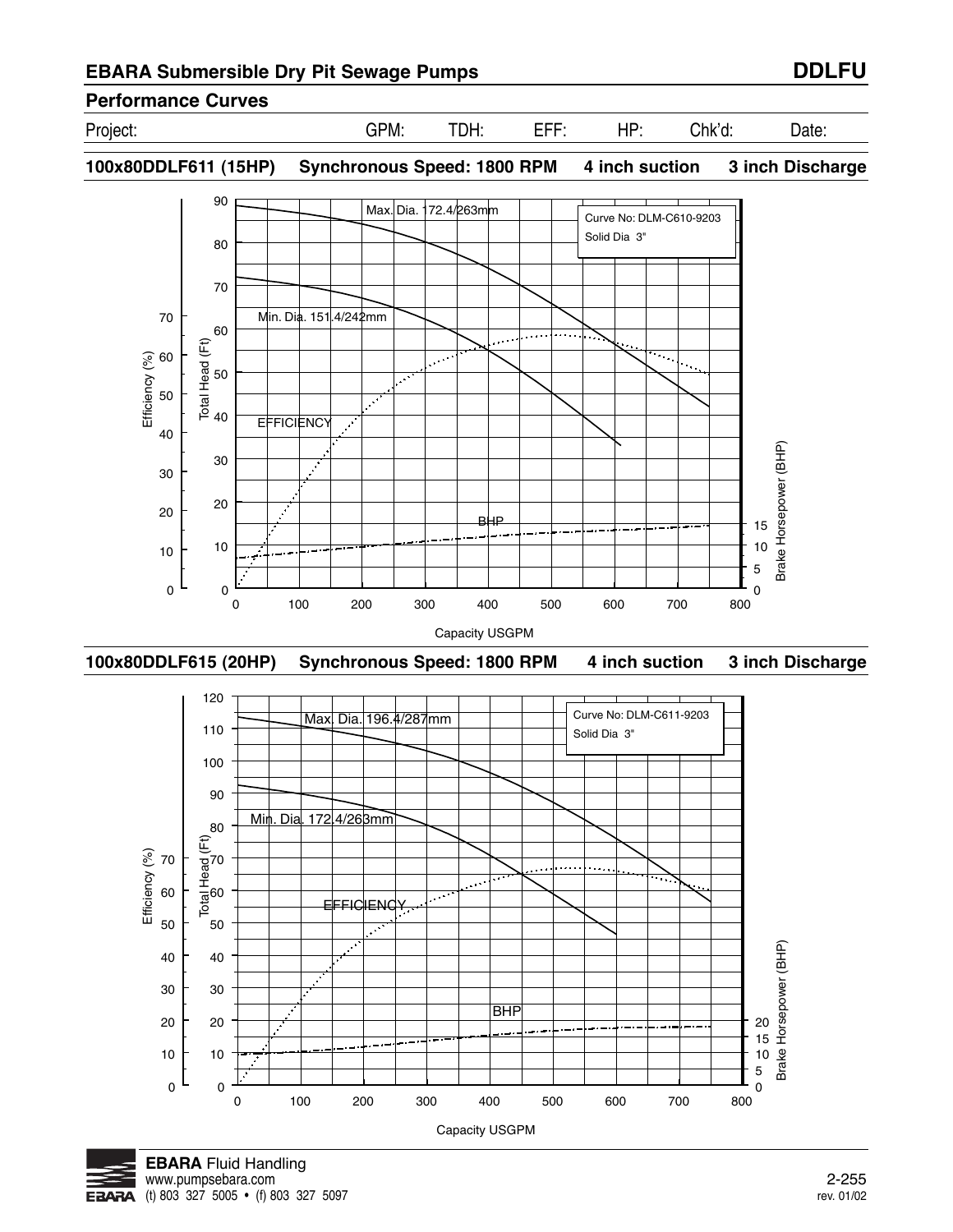# **Performance Curves**

Project: GPM: TDH: EFF: HP: Chk'd: Date:

**100x80DDLF618 (25HP) Synchronous Speed: 1800 RPM 4 inch Suction 3 inch Discharge**







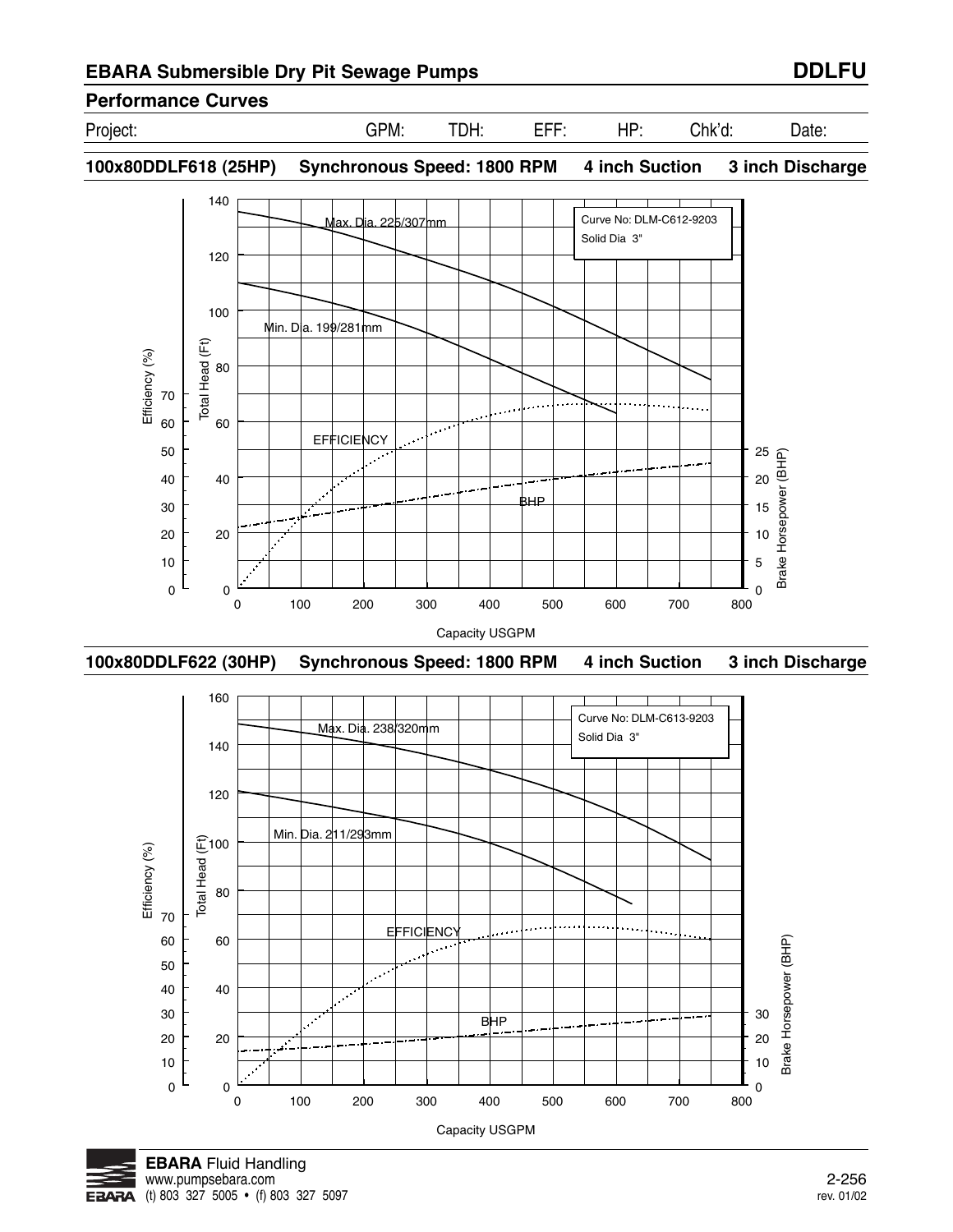Project: GPM: TDH: EFF: HP: Chk'd: Date:

**150x100DDLF611 (15HP) Synchronous Speed: 1800 RPM 6 inch suction 4 inch Discharge**



**150x100DDLF615 (20HP) Synchronous Speed: 1800 RPM 6 inch Suction 4 inch Discharge**



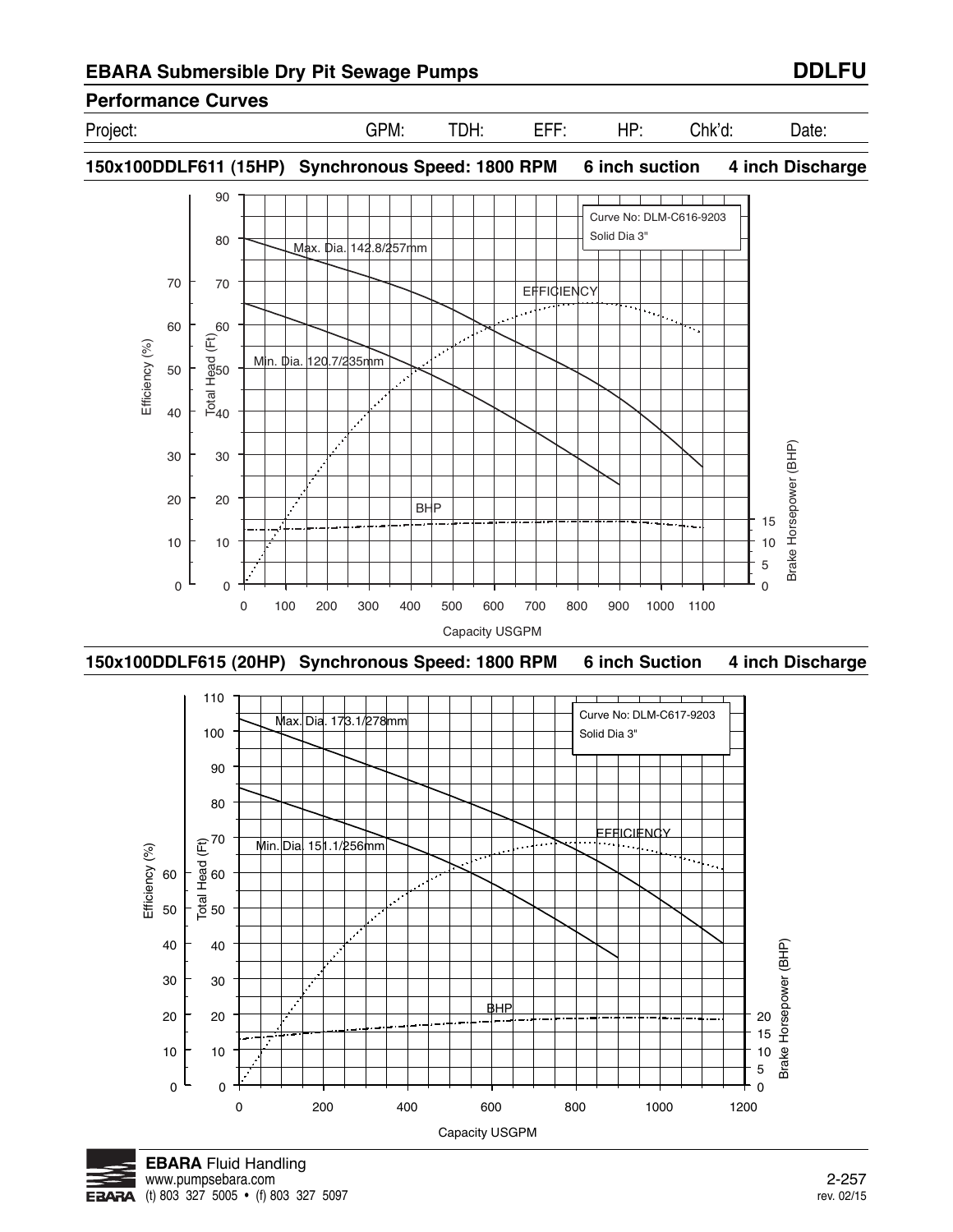Project: GPM: TDH: EFF: HP: Chk'd: Date:

**150x100DDLF618 (25HP) Synchronous Speed: 1800 RPM 6 inch Suction 4 inch Discharge**



**150x100DDLF622 (30HP) Synchronous Speed: 1800 RPM 6 inch Suction 4 inch Discharge**



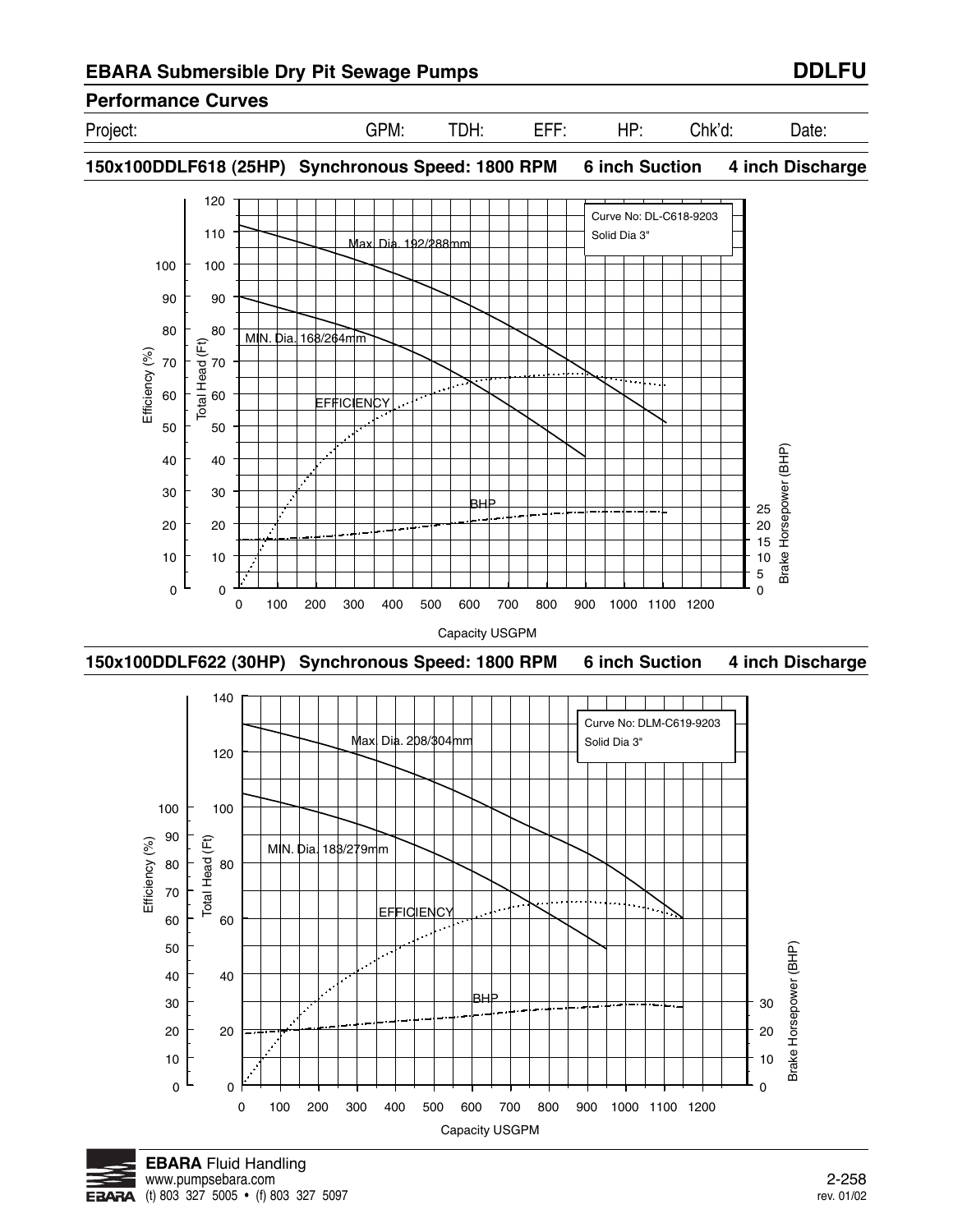Project: GPM: TDH: EFF: HP: Chk'd: Date:

**150x100DDLF630 to 645** (40 to 60HP) **Synchronous Speed: 1800 RPM 6 inch Suction 4 inch Discharge**



**200x150DDLF611 (15HP) Synchronous Speed: 1800 RPM 8 inch Suction 6 inch Discharge**



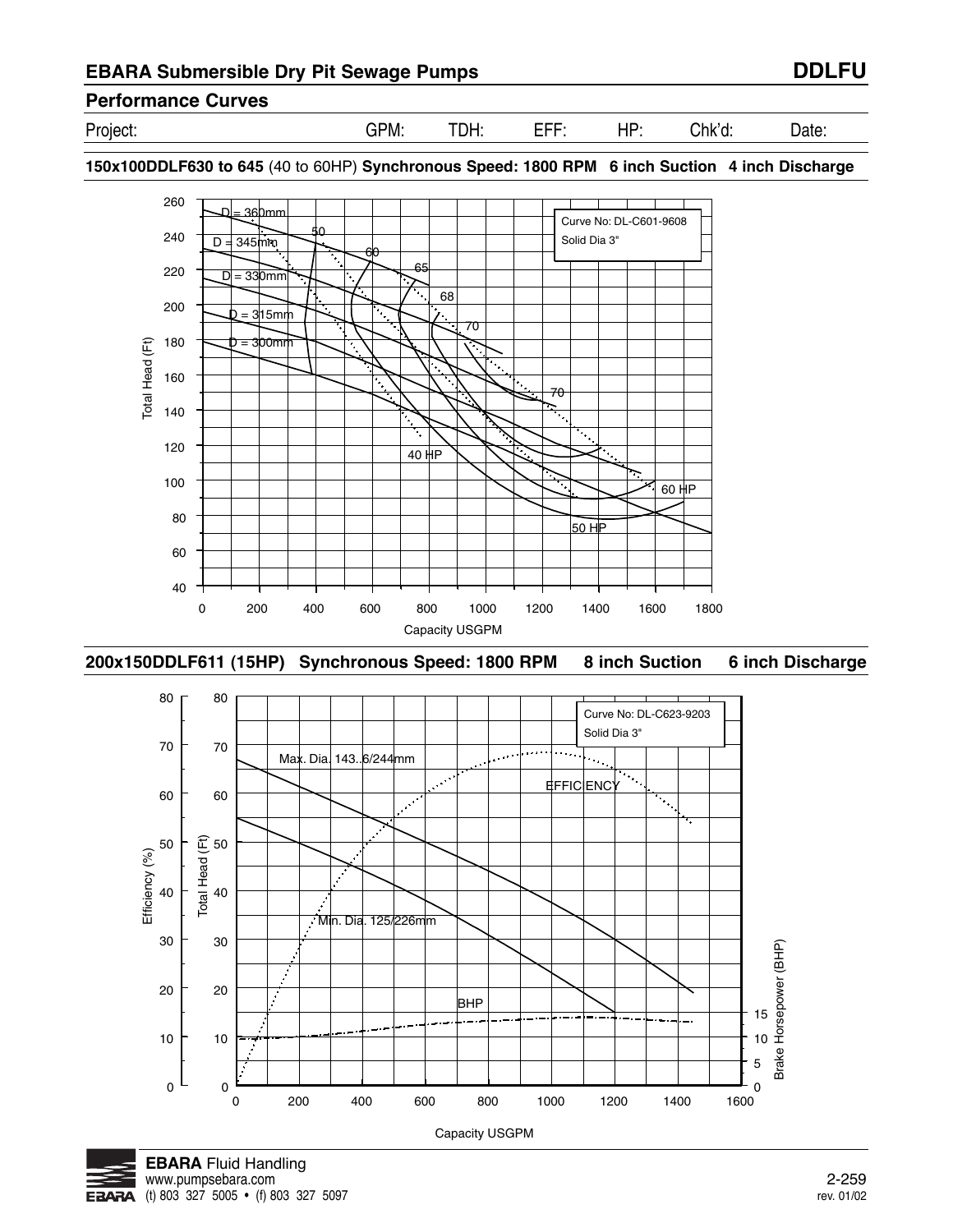Project: GPM: TDH: EFF: HP: Chk'd: Date:

**200x150DDLF615 (20HP) Synchronous Speed: 1800 RPM 8 inch Suction 6 inch Discharge**



**200x150DDLF618 (25HP) Synchronous Speed: 1800 RPM 8 inch Suction 6 inch Discharge**



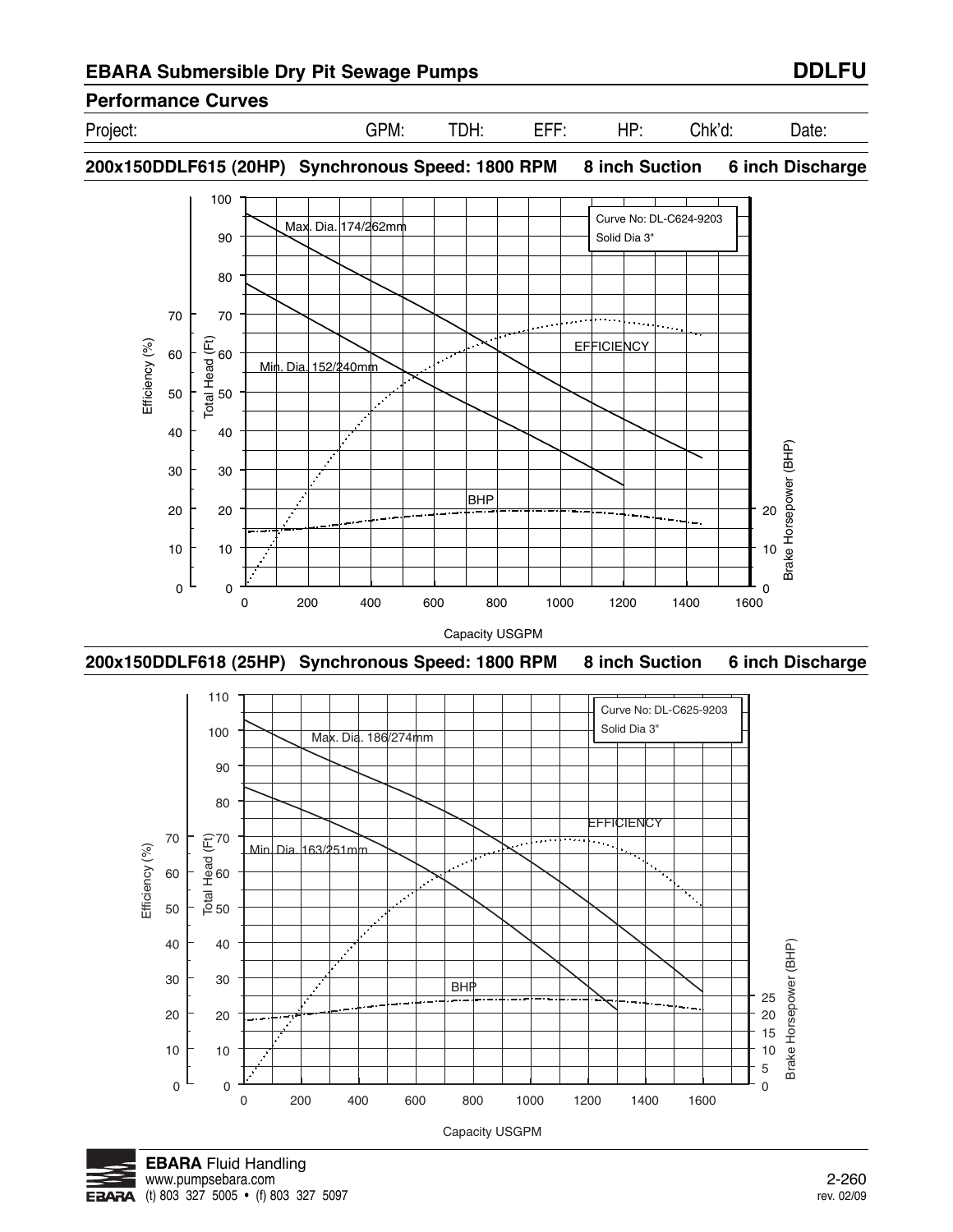

**200x150DDLF622 (30HP) Synchronous Speed: 1800 RPM 8 inch Suction 6 inch Discharge**



**200x150DDLF630 (40HP) Synchronous Speed: 1800 RPM 8 inch Suction 6 inch Discharge**



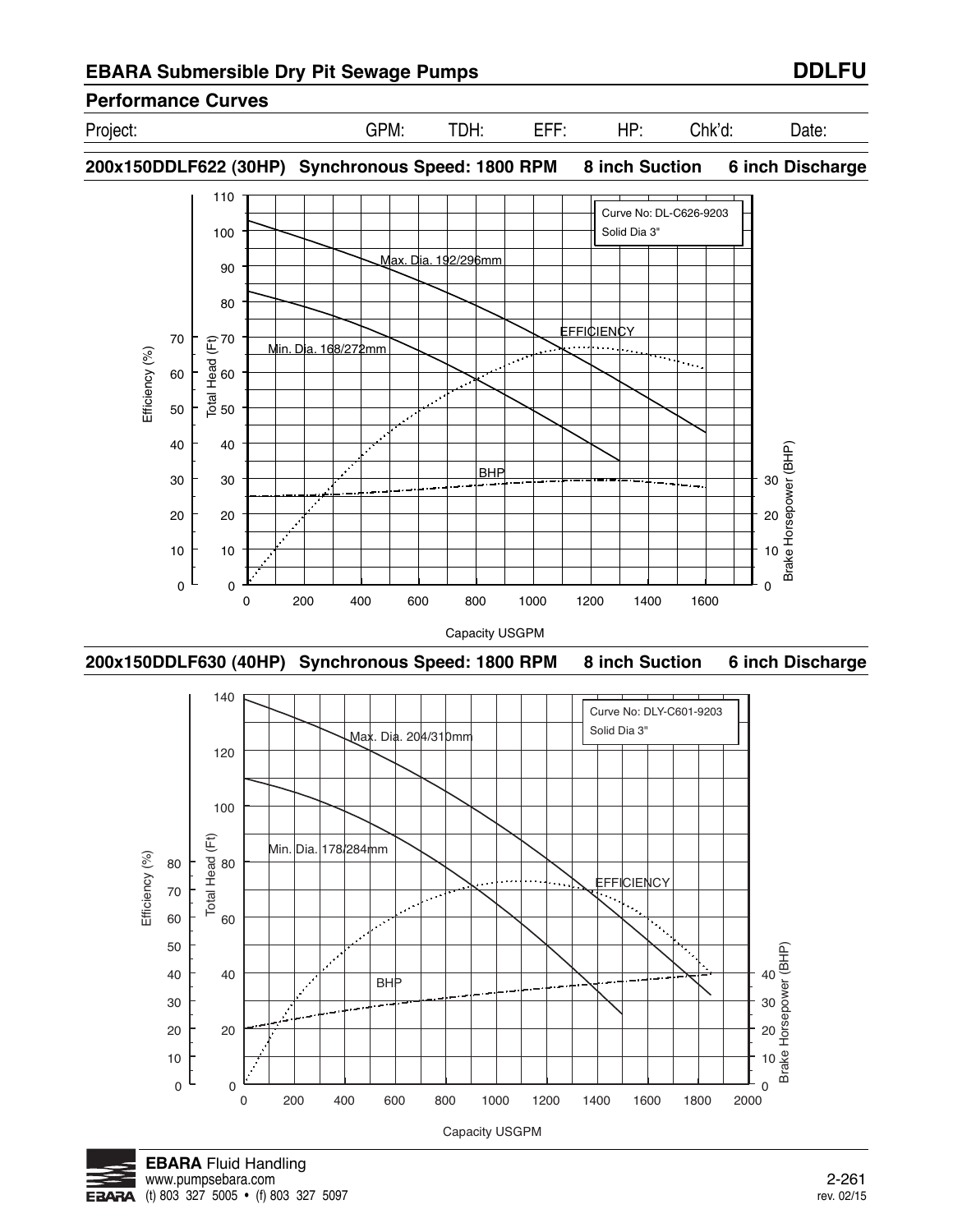Project: GPM: TDH: EFF: HP: Chk'd: Date:

**200x150DDLF637 (50HP) Synchronous Speed: 1800 RPM 8 inch Suction 6 inch Discharge**



**200x150DDLF645 (60HP) Synchronous Speed: 1800 RPM 8 inch Suction 6 inch Discharge**



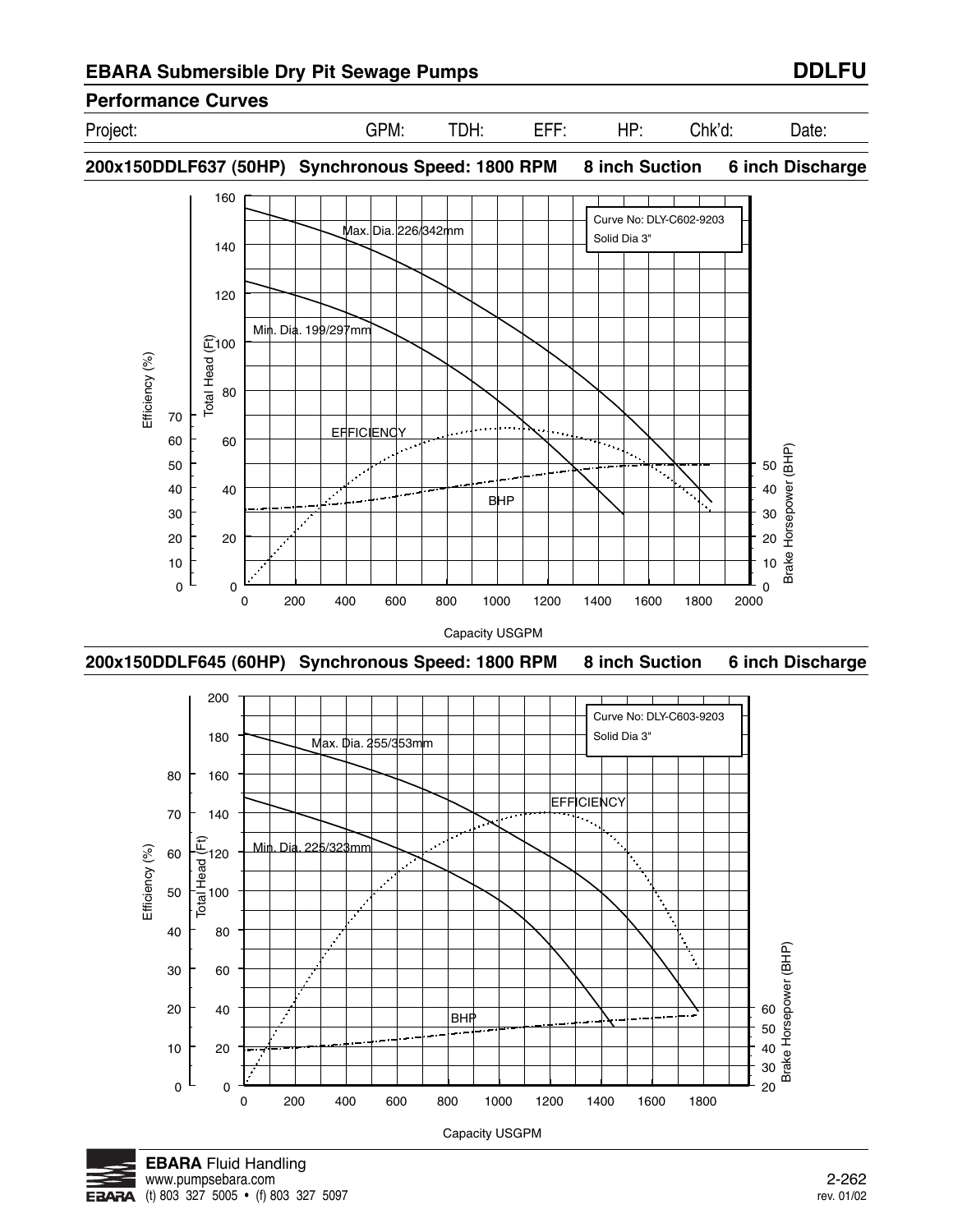

# **Performance Curves**

Project: GPM: TDH: EFF: HP: Chk'd: Date:

**200x200DDLF630 (40HP) Synchronous Speed: 1800 RPM 8 inch Suction 8 inch Discharge**







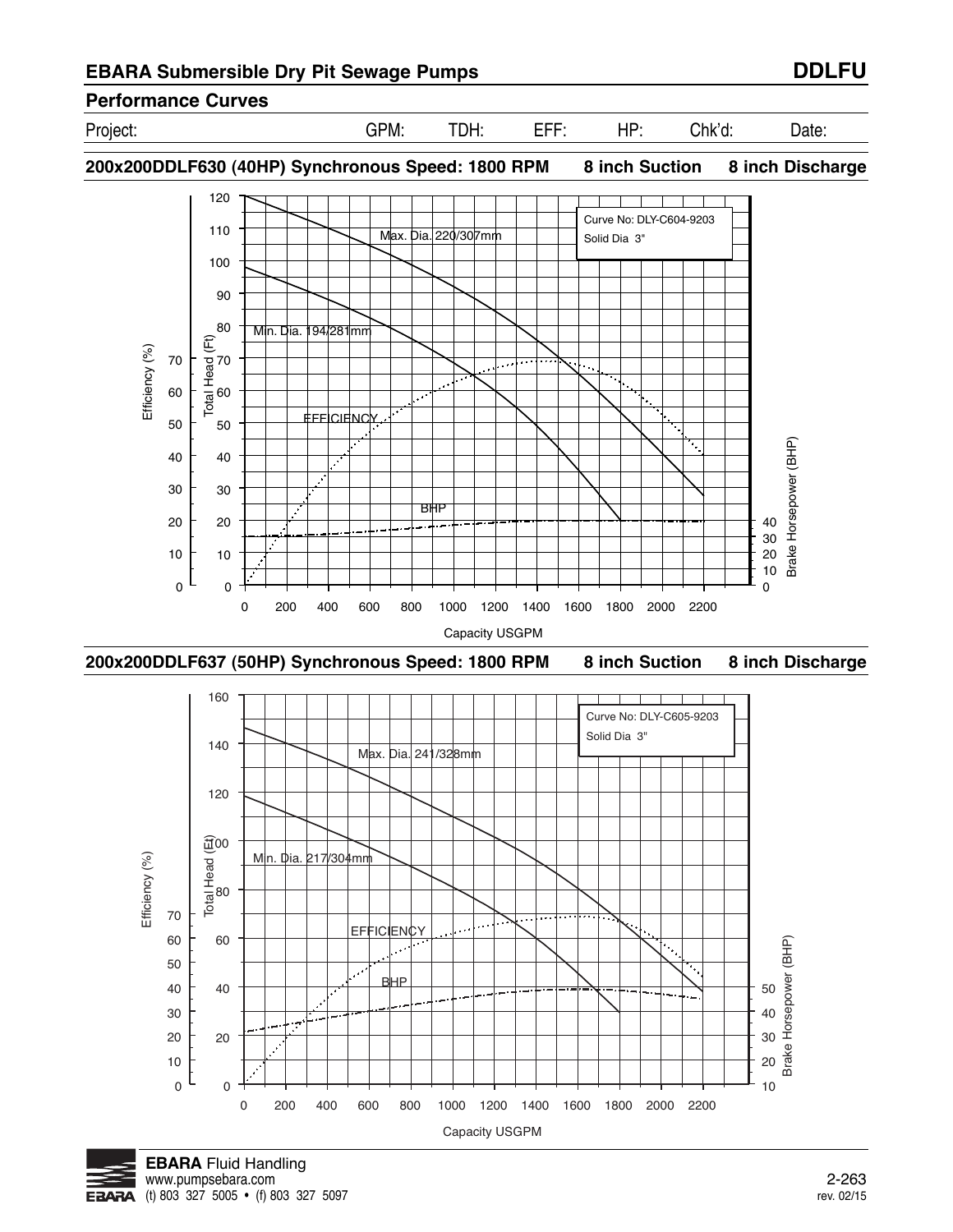# **Performance Curves**

Project: GPM: TDH: EFF: HP: Chk'd: Date:

**200x200DDLF645 (60HP) Synchronous Speed: 1800 RPM 8 inch Suction 8 inch Discharge**



**250x250DDLF630 (40HP) Synchronous Speed: 1800 RPM 10 inch Suction 10 inch Discharge**



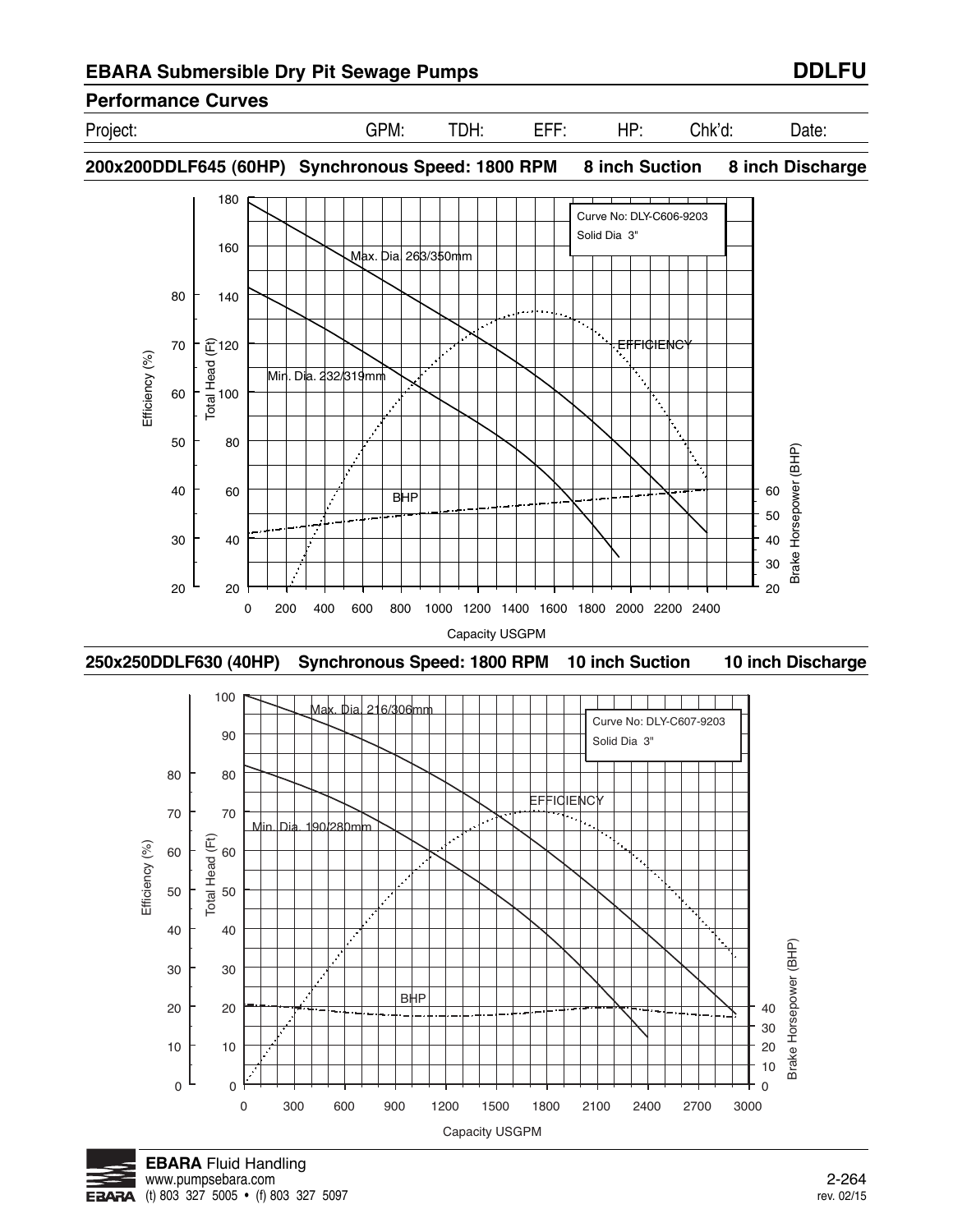# **Performance Curves**

Project: GPM: TDH: EFF: HP: Chk'd: Date:

**250x250DDLF637 (50HP) Synchronous Speed: 1800 RPM 10 inch Suction 10 inch Discharge**







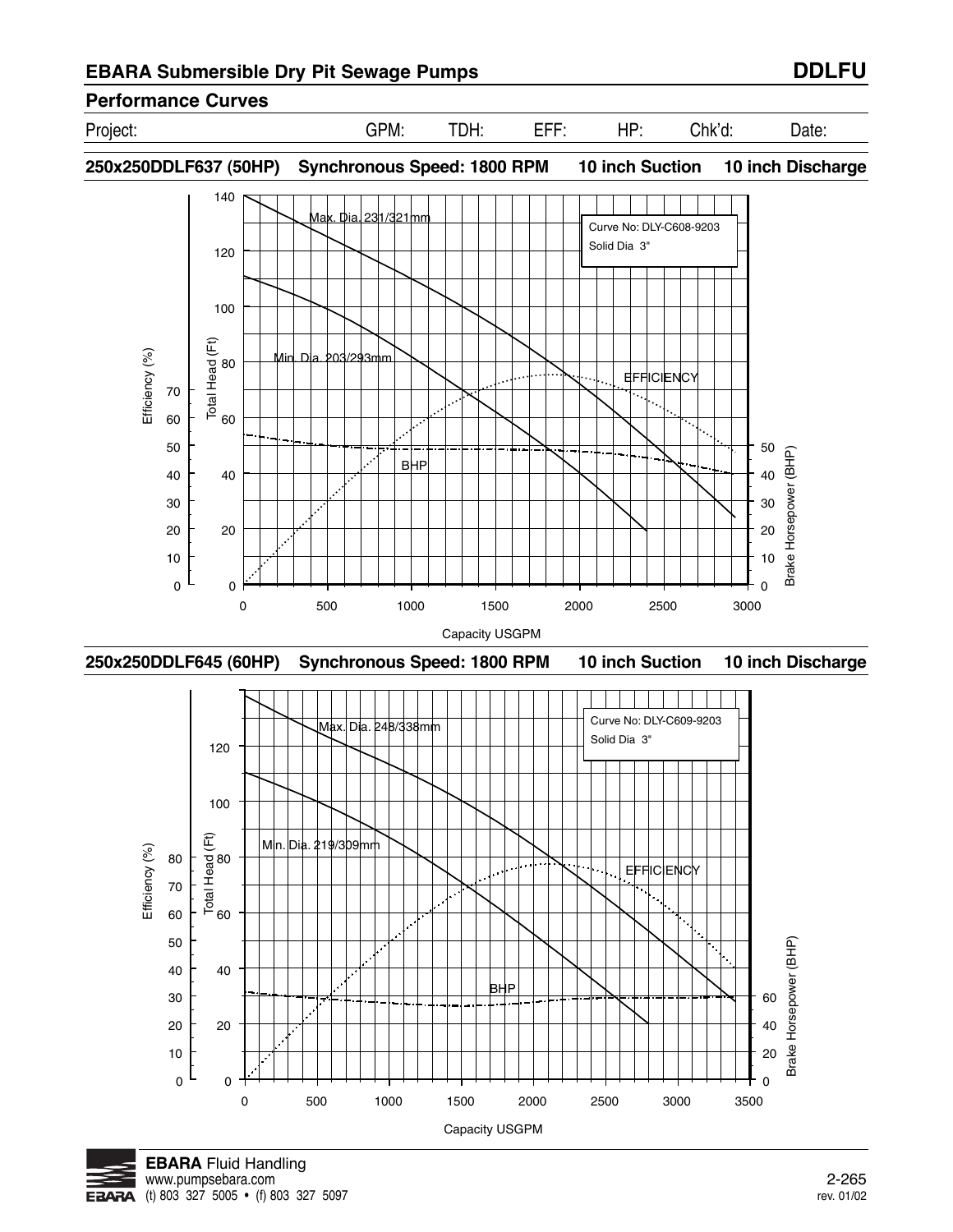# **Performance Curves**

Project: GPM: TDH: EFF: HP: Chk'd: Date:

**300x300DDLF630 (40HP) Synchronous Speed: 1800 RPM 12 inch Suction 12 inch Discharge**